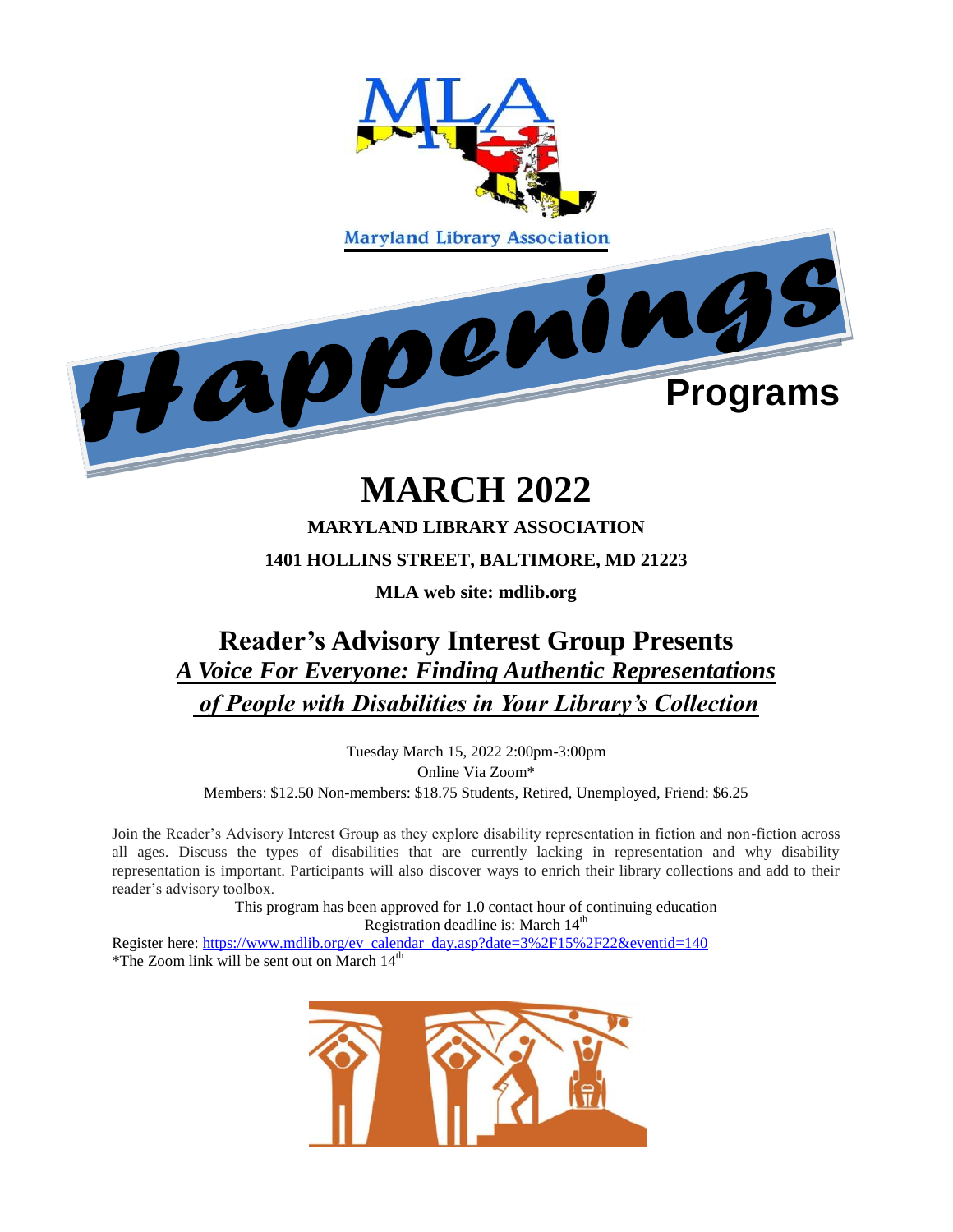# **Public Services Division Presents**  *Pick Your Platform: Discord*

Thursday, March 31, 2022 2:00pm-3:00pm Online Via Zoom\* Members: \$12.50 Non-members: \$18.75 Students, Retired, Unemployed, Friend: \$6.25

In our Pick Your Platform series, learn more about how libraries are continuing to use technology tools to provide online programming options. This session will focus on Discord and how to use it for programs and collaboration. Participants will learn about Discord's main features, the advantages to using it in programming and how they can use this tool in their own libraries. Discord will also be used at the MLA/DLA Conference in May 2022 to enhance conference communication. Presented by Zoe DiGiorgio of Harford County Public Library

This program has been approved for 1.0 contact hour of continuing education

Registration deadline is: March  $17<sup>th</sup>$ 

Register here: [https://www.mdlib.org/ev\\_calendar\\_day.asp?date=3%2F31%2F22&eventid=137](https://www.mdlib.org/ev_calendar_day.asp?date=3%2F31%2F22&eventid=137)  $*$ Zoom link will be sent out after March  $17<sup>th</sup>$ 

# **Intellectual Freedom Panel Presents**  *A Talk with Maryland Literary Luminary Dr. Joann Gabbin*

Wednesday April 27, 2022 7:00pm-8:00pm Online Via Zoom\* Members: \$12.50 Non-members: \$18.75 Students, Retired, Unemployed, Friend: \$6.25

Professor Joann Gabbin, organizer of the first academic conference on African American poetry, will explore the history of the Poetry Center she founded at James Madison University and its first conference in 1994 with such notable participants as Gwendolyn Brooks, Nikki Giovanni, Rita Dove, and many others. Dr. Gabbin has been entered in HistoryMakers and in 2021, JMU renamed a campus building, Gabbin Hall. Hear her discuss politically motivated black visionaries, poets, artists, dramatists, musicians, and writers that she has connected with and promoted through the Furious Flower Poetry Center.

> This program has been approved for 1.0 contact hour of continuing education Registration deadline is: April 21<sup>st</sup>

Register here: [https://www.mdlib.org/ev\\_calendar\\_day.asp?date=4%2F27%2F22&eventid=141](https://www.mdlib.org/ev_calendar_day.asp?date=4%2F27%2F22&eventid=141) \*the Zoom link will be sent out after April  $25<sup>th</sup>$ 

### **DIVISION, INTEREST GROUP, PANEL AND COMMITTEE MEETINGS**

- **March 1 Tech Committee Meeting.** 10:00am. Online via Zoom. Contact Maddie Hines at [madie.hines@montgomerycountymd.gov.](mailto:madie.hines@montgomerycountymd.gov)
	- **3 MSLA/MLA Leadership Facilitators Program:** workshop for facilitators, 9:00am-3:00pm.
	- **4 Legislative Panel Meeting,** 10:00am. Online via Zoom. Contact Andrea Berstler at [aberstler@carr.org.](mailto:aberstler@carr.org)
	- **7 Future of Libraries Interest Group Meeting,** 10:00am-Noon. Online via Zoom. Topic: Mental Health and Social Justice Contact Tracy Miller at [millert@hcplonline.org.](mailto:millert@hcplonline.org)
	- **10 Leadership Development Division Meeting,** 1:30pm-3:30pm. Online via Zoom. Book for discussion: *Servant Leadership,* by Robert Greenleaf. Contact Anita Crawford at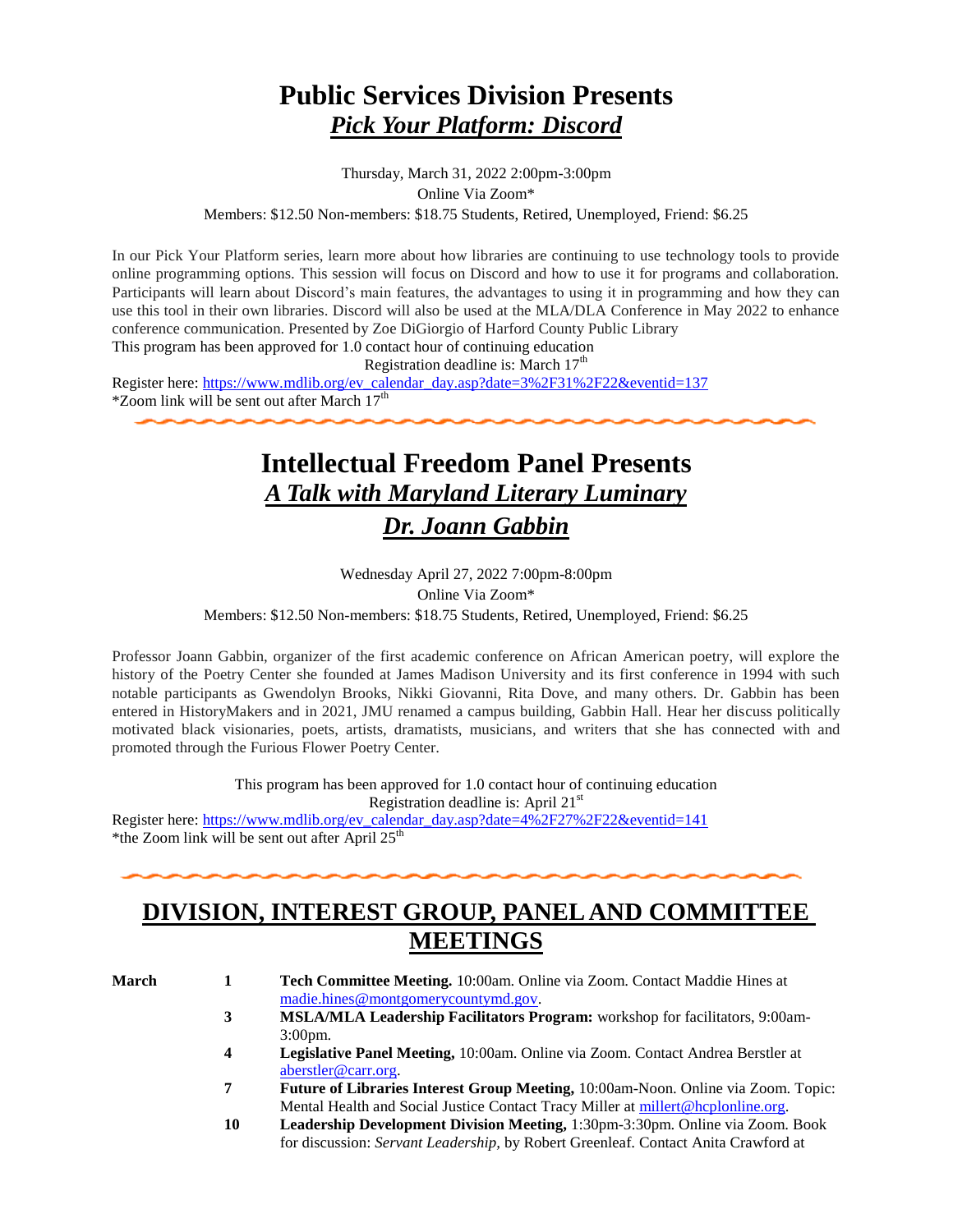[acrawford@bcpl.net.](mailto:acrawford@bcpl.net)

- **10 Library Advocacy Interest Group Brown Bag Discussion and Meeting,** 12:30pm. Link to register: [https://calvertlibrary.libnet.info/event/6134156.](https://nam11.safelinks.protection.outlook.com/?url=https%3A%2F%2Fcalvertlibrary.libnet.info%2Fevent%2F6134156&data=04%7C01%7Ckmonagan%40mdlib.org%7C39919a863f4f4a221eb108d9f7a7bc93%7Cabfaca4f2f8440c29a45bd09ad83fe89%7C0%7C1%7C637813122072302530%7CUnknown%7CTWFpbGZsb3d8eyJWIjoiMC4wLjAwMDAiLCJQIjoiV2luMzIiLCJBTiI6Ik1haWwiLCJXVCI6Mn0%3D%7C3000&sdata=4Hf44op7W72tTu1yJUGxF%2FAN7ZkRbsbHkHTtxJ%2F8IyA%3D&reserved=0) Contact Tiffany Sutherland at [tsutherland@calvertlibrary.info](mailto:tsutherland@calvertlibrary.info) or David Payne at dpayne@prattlibrary.org.
- **10 Public Services Division Meeting,** 9:30am-12:00pm. Online via Zoom. Contact Lisa Swain at lsswain@bcpl.net
- **14 Children's Services Division Meeting,** 10:00am-12:30pm. Online via Blackboard. Contact Jill Hutchison at [jhutchison@stmalib.org.](mailto:jhutchison@stmalib.org)
- **15 Readers Advisory Interest Group Program: A Voice for Everyone: Finding Authentic Representations of People with Disabilities in Your Library's Collection.**  See article above.
- **16 Conference Committee Meeting,** 10:00am-Noon. Online via Zoom. Contact Megan Sutherland at: [megan.sutherland@pgcmls.info.](mailto:megan.sutherland@pgcmls.info)
- **16 Executive Committee Meeting,** 1:00pm-2:00pm. Online via Zoom. Contact Josh Stone a[t mlaexec@mdlib.org.](mailto:mlaexec@mdlib.org)
- **17 ACRL-MD Meeting,** 11:00am. Online via Zoom. Contact Sean Hogan at [shogan@ubalt.edu.](mailto:shogan@ubalt.edu)
- **21 Equity Diversity and Inclusion Meeting,** 3:00pm. Online via Zoom. Contact Michelle Hamiel at [michelle.hamiel@pgcmls.info.](mailto:michelle.hamiel@pgcmls.info)
- **23 Maryland Blue Crab Young Reader Award Announcement.** See note below
- **28 LGBTQ+ Meeting,** 12:00pm. Online via Zoom. Contact Teresa Miller at [Teresa.miller@pgcmls.info.](mailto:Teresa.miller@pgcmls.info)
- **31 Public Services Division Program: Pick Your Platform: Discord.** See article above.
- **April 1 Legislative Panel Meeting,** 10:00am. Online via Zoom. Contact Andrea Berstler at [aberstler@carr.org.](mailto:aberstler@carr.org)
	- **1 Reader's Advisory Interest Group Meeting,** 1:00pm-3:00pm. Online via Blackboard. Contact Amy Jenkins at amy.jenkins@pgcmls.info
	- **4 Future of Libraries Interest Group Meeting,** 10:00am-Noon. Online via Zoom. Contact Tracy Miller a[t millert@hcplonline.org.](mailto:millert@hcplonline.org)
	- **5 Tech Committee Meeting.** 10:00am. Online via Zoom. Contact Maddie Hines at [madie.hines@montgomerycountymd.gov.](mailto:madie.hines@montgomerycountymd.gov)
	- **6 Intellectual Freedom Panel Meeting,** 2:00pm. Online via Zoom. Contact Andrea Boothby Rice at [andrea@qaclibrary.org.](mailto:andrea@qaclibrary.org)
	- **7 Support Staff Division Meeting,** 1:30pm. AACPL-Busch Annapolis Branch. Contact Gabriél Jones at gabriel.jones@pgcmls.info
	- **11 Children's Services Division Meeting,** 10:00am-12:30pm. Online via Blackboard. Contact Jill Hutchison at [jhutchison@stmalib.org.](mailto:jhutchison@stmalib.org)
	- **13 Conference Committee Meeting,** 10:00am-Noon. Online via Zoom. Contact Megan Sutherland at [megan.sutherland@pgcmls.info.](mailto:megan.sutherland@pgcmls.info)
	- **13 Steering Committee Meeting,** 1:00pm-3:00pm, Online via Zoom. Contact Josh Stone at [mlaexec@mdlib.org.](mailto:mlaexec@mdlib.org)
	- **18 Equity Diversity and Inclusion Meeting,** 3:00pm. Online via Zoom. Contact Michelle Hamiel at [michelle.hamiel@pgcmls.info.](mailto:michelle.hamiel@pgcmls.info)
	- **21 ACRL-MD Meeting,** 11:00am. Online via Zoom. Contact Sean Hogan at [shogan@ubalt.edu.](mailto:shogan@ubalt.edu)
	- **22 MSLA/MLA Leadership Facilitators Program:** Follow up session to debrief experiences teaching the class. 11:00am-12:00pm
	- **27 Intellectual Freedom Panel Program,** see article above.

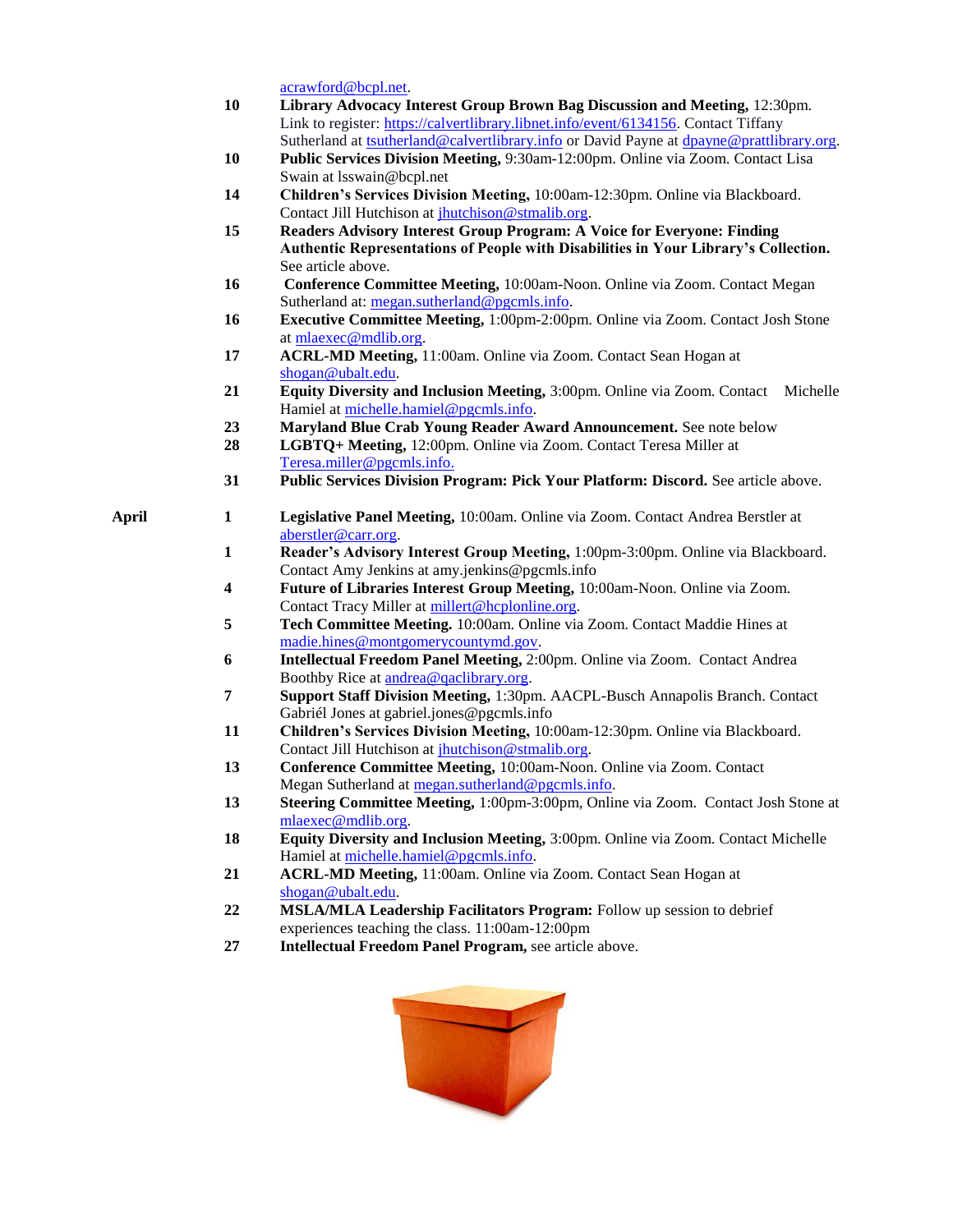# *2022 MLA/DLA Conference: Come As You Are May 4-6, 2022 Hyatt Regency, Cambridge MD*

The Conference Committee took a tour of the Hyatt Cambridge earlier in the month and learned that the staff is ready and excited for us to return in person. We found the game room. We located the tennis courts. Most of us already knew where Michener's Bar is located. Oh, and we toured the meeting rooms to get a feel for how the setups should be, as well as spoke to the AV and Catering Managers for our Conference. This is a reminder that the Early Bird rates will expire on Tuesday, March 15<sup>th</sup>. Register now using this link: [2022 MLA/DLA Conference](https://www.mdlib.org/ev_calendar_day.asp?date=5%2F4%2F22&eventid=138) . Your confirmation will include a link to the hotel registration form so that you can reserve your room. Don't delay-the number of rooms in our block is limited.

#### **Maryland Blue Crab Young Reader Award Announcements**

Wednesday, March 23, 2022, 12-1pm- Join the Children's Services Division and the Blue Crab Committee live on Zoom for the announcements of the 2022 award winners and honor books. Register to receive the Zoom link for this free event. (No CEUs, sorry!) Register here: [https://forms.gle/naPL4YeTbRJ4Rc5Q8](https://nam11.safelinks.protection.outlook.com/?url=https%3A%2F%2Fforms.gle%2FnaPL4YeTbRJ4Rc5Q8&data=04%7C01%7Ckmonagan%40mdlib.org%7Cc26a631095d54075310d08d9f09bd777%7Cabfaca4f2f8440c29a45bd09ad83fe89%7C0%7C1%7C637805374402934126%7CUnknown%7CTWFpbGZsb3d8eyJWIjoiMC4wLjAwMDAiLCJQIjoiV2luMzIiLCJBTiI6Ik1haWwiLCJXVCI6Mn0%3D%7C1000&sdata=ob1UERKNYe6Ua9w%2BugLpqli%2FbBtG2lNbs0xFSnVJmRU%3D&reserved=0) Learn more about the award: [https://sites.google.com/view/mla-csd/maryland-blue-crab-young-reader-award](https://nam11.safelinks.protection.outlook.com/?url=https%3A%2F%2Fsites.google.com%2Fview%2Fmla-csd%2Fmaryland-blue-crab-young-reader-award&data=04%7C01%7Ckmonagan%40mdlib.org%7Cc26a631095d54075310d08d9f09bd777%7Cabfaca4f2f8440c29a45bd09ad83fe89%7C0%7C1%7C637805374402934126%7CUnknown%7CTWFpbGZsb3d8eyJWIjoiMC4wLjAwMDAiLCJQIjoiV2luMzIiLCJBTiI6Ik1haWwiLCJXVCI6Mn0%3D%7C1000&sdata=scQNVK3hBmVXflkViAsUX7Z71wSJHNXkQljxY5zgIOQ%3D&reserved=0)

#### **The State Library Resource Center**

The State Library Resource Center [has several one hour](https://nam11.safelinks.protection.outlook.com/?url=https%3A%2F%2Fwww.slrc.info%2Fdevelopment%2Fwebinars%2F&data=04%7C01%7Ckmonagan%40mdlib.org%7C346fbca5045e4765310308d9d7a028f2%7Cabfaca4f2f8440c29a45bd09ad83fe89%7C0%7C1%7C637777905181505158%7CUnknown%7CTWFpbGZsb3d8eyJWIjoiMC4wLjAwMDAiLCJQIjoiV2luMzIiLCJBTiI6Ik1haWwiLCJXVCI6Mn0%3D%7C3000&sdata=2Ku014fbEfCu6320Dtt1lAQ5lMbR%2F6glj%2BQXUgqpF68%3D&reserved=0) webinars starting in March.

| 3/16 | <b>Bibliotherapy in Reader's Advisory for Teens</b>                  |
|------|----------------------------------------------------------------------|
| 3/30 | Children's Illustration: A Brief Introduction to the Art and History |
| 4/13 | <b>Legal Resources</b>                                               |
| 4/27 | <b>Critical Race Theory II</b>                                       |
| 5/11 | <b>Maryland Reader's Advisory</b>                                    |

Each training is worth one contact hour. To find out more and to sign up, simply click on the link above and then click on any session you are interested in. When registering, be sure to include your email address so that we can send you log in instructions before each scheduled session (usually this happens the day before). Please share this information with anyone who might be interested.

#### **Law on the Frontlines: Legal Reference for Public Libraries**

Through an institutional partnership, the Thurgood Marshall State Library, the Maryland Access to Justice Commission, and the Conference of Maryland Court Law Library Directors have developed a standardized statewide curriculum for legal reference. In collaboration with the Maryland State Library since 2017, the curriculum is offered to public library systems to enable and empower public library staff across Maryland to provide quality legal reference in their local communities, ensuring that the law is accessible to every Marylander who needs it. The Spring 2022 Schedule is set for March through May and you can sign up for all or individual sessions. For each completed training, a Certificate of Completion indicating Contact Hours will be provided.

Registration here: [Registration here](https://nam11.safelinks.protection.outlook.com/?url=https%3A%2F%2Fmdcourts.gov%2Fsites%2Fdefault%2Ffiles%2Fimport%2Flawlib%2F2022%2520Flyer%2520rev0217a2jc.pdf&data=04%7C01%7Ckmonagan%40mdlib.org%7C7f08012d3ce4444a26ba08d9f623ee0a%7Cabfaca4f2f8440c29a45bd09ad83fe89%7C0%7C1%7C637811456461772537%7CUnknown%7CTWFpbGZsb3d8eyJWIjoiMC4wLjAwMDAiLCJQIjoiV2luMzIiLCJBTiI6Ik1haWwiLCJXVCI6Mn0%3D%7C3000&sdata=r%2BIZb1lGBecF8K1c5Q32ZrQA7hwdmuUFN8f61rQ8THo%3D&reserved=0) More information @ [Frontlines](https://nam11.safelinks.protection.outlook.com/?url=https%3A%2F%2Fmdcourts.gov%2Flawlib%2Fusing-library%2Ffor-librarians%2Flegal-reference-training&data=04%7C01%7Ckmonagan%40mdlib.org%7C7f08012d3ce4444a26ba08d9f623ee0a%7Cabfaca4f2f8440c29a45bd09ad83fe89%7C0%7C1%7C637811456461772537%7CUnknown%7CTWFpbGZsb3d8eyJWIjoiMC4wLjAwMDAiLCJQIjoiV2luMzIiLCJBTiI6Ik1haWwiLCJXVCI6Mn0%3D%7C3000&sdata=y2OrWDlqUst9RVg2xWEzaQo2S7EQp6qB2RFaNPdL9Ac%3D&reserved=0).